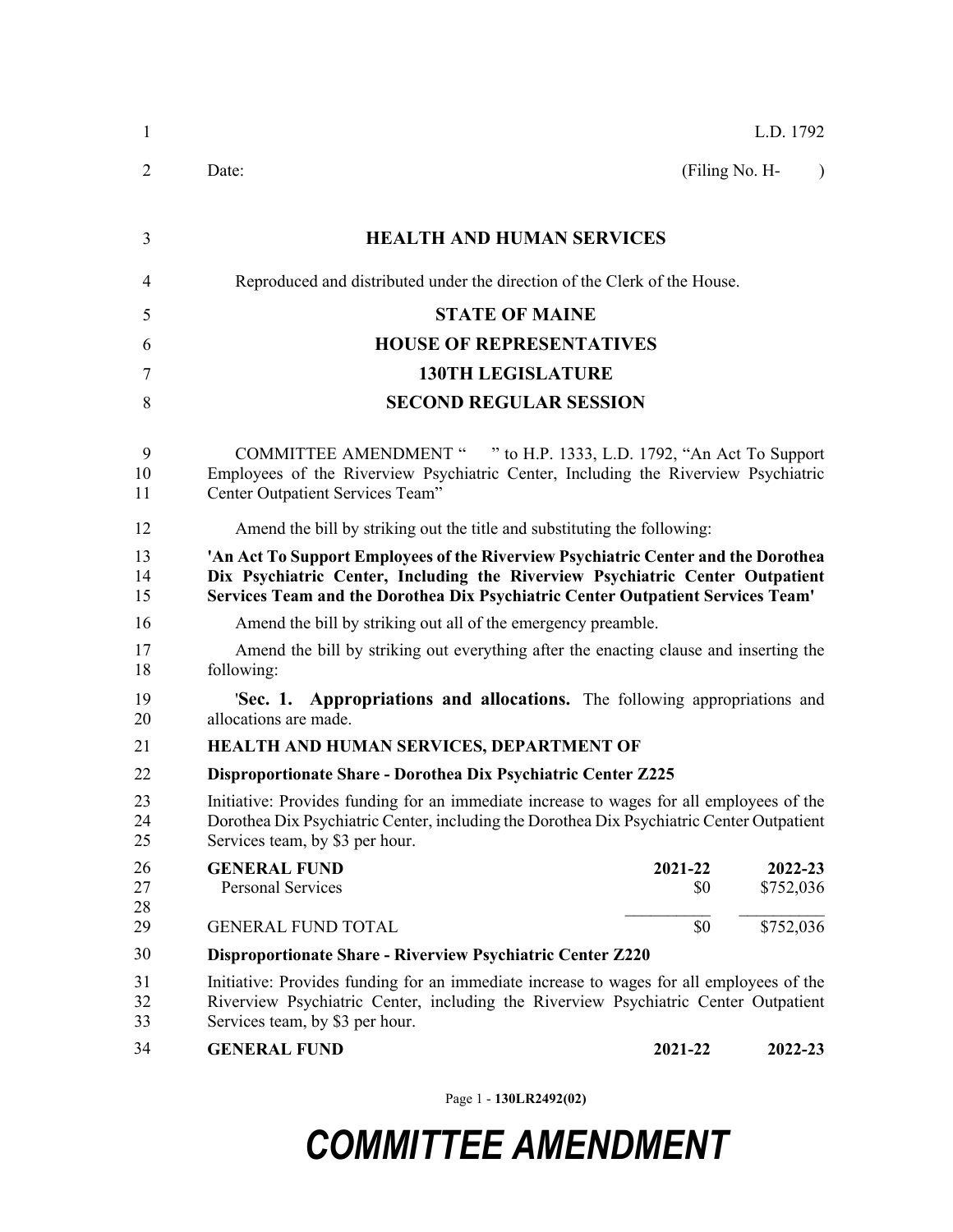COMMITTEE AMENDMENT " " to H.P. 1333, L.D. 1792

| 1                   | <b>Personal Services</b>                                                                                                                                                                                                 | \$0     | \$1,059,402 |  |
|---------------------|--------------------------------------------------------------------------------------------------------------------------------------------------------------------------------------------------------------------------|---------|-------------|--|
| $\overline{2}$<br>3 | <b>GENERAL FUND TOTAL</b>                                                                                                                                                                                                | \$0     | \$1,059,402 |  |
| $\overline{4}$      | Dorothea Dix Psychiatric Center Z222                                                                                                                                                                                     |         |             |  |
| 5<br>6<br>7         | Initiative: Provides funding for an immediate increase to wages for all employees of the<br>Dorothea Dix Psychiatric Center, including the Dorothea Dix Psychiatric Center Outpatient<br>Services team, by \$3 per hour. |         |             |  |
| 8                   | <b>OTHER SPECIAL REVENUE FUNDS</b>                                                                                                                                                                                       | 2021-22 | 2022-23     |  |
| 9                   | <b>Personal Services</b>                                                                                                                                                                                                 | \$0     | \$1,317,493 |  |
| 10<br>11            | All Other                                                                                                                                                                                                                | \$0     | \$44,268    |  |
| 12                  | OTHER SPECIAL REVENUE FUNDS TOTAL                                                                                                                                                                                        | \$0     | \$1,361,761 |  |
| 13                  | <b>Riverview Psychiatric Center Z219</b>                                                                                                                                                                                 |         |             |  |
| 14<br>15<br>16      | Initiative: Provides funding for an immediate increase to wages for all employees of the<br>Riverview Psychiatric Center, including the Riverview Psychiatric Center Outpatient<br>Services team, by \$3 per hour.       |         |             |  |
| 17                  | <b>GENERAL FUND</b>                                                                                                                                                                                                      | 2021-22 | 2022-23     |  |
| 18<br>19            | <b>Personal Services</b>                                                                                                                                                                                                 | \$0     | \$66,759    |  |
| 20                  | <b>GENERAL FUND TOTAL</b>                                                                                                                                                                                                | \$0     | \$66,759    |  |
| 21                  |                                                                                                                                                                                                                          |         |             |  |
| 22                  | <b>OTHER SPECIAL REVENUE FUNDS</b>                                                                                                                                                                                       | 2021-22 | 2022-23     |  |
| 23                  | <b>Personal Services</b>                                                                                                                                                                                                 | \$0     | \$1,876,856 |  |
| 24<br>25            | All Other                                                                                                                                                                                                                | \$0     | \$63,062    |  |
| 26                  | OTHER SPECIAL REVENUE FUNDS TOTAL                                                                                                                                                                                        | \$0     | \$1,939,918 |  |
| 27                  |                                                                                                                                                                                                                          |         |             |  |
| 28<br>29            | HEALTH AND HUMAN SERVICES,<br><b>DEPARTMENT OF</b>                                                                                                                                                                       |         |             |  |
| 30                  | <b>DEPARTMENT TOTALS</b>                                                                                                                                                                                                 | 2021-22 | 2022-23     |  |
| 31                  |                                                                                                                                                                                                                          |         |             |  |
| 32                  | <b>GENERAL FUND</b>                                                                                                                                                                                                      | \$0     | \$1,878,197 |  |
| 33                  | <b>OTHER SPECIAL REVENUE FUNDS</b>                                                                                                                                                                                       | \$0     | \$3,301,679 |  |
| 34                  |                                                                                                                                                                                                                          |         |             |  |
| 35                  | <b>DEPARTMENT TOTAL - ALL FUNDS</b>                                                                                                                                                                                      | \$0     | \$5,179,876 |  |
| 36                  | ,                                                                                                                                                                                                                        |         |             |  |
| 37<br>38            | Amend the bill by relettering or renumbering any nonconsecutive Part letter or section<br>number to read consecutively.                                                                                                  |         |             |  |
| 39                  | <b>SUMMARY</b>                                                                                                                                                                                                           |         |             |  |
| 40                  | This amendment strikes the emergency preamble and emergency clause from the bill.                                                                                                                                        |         |             |  |
| 41                  | It revises the appropriations and allocations section to provide a more current estimate for                                                                                                                             |         |             |  |

Page 2 - **130LR2492(02)**

## *COMMITTEE AMENDMENT*